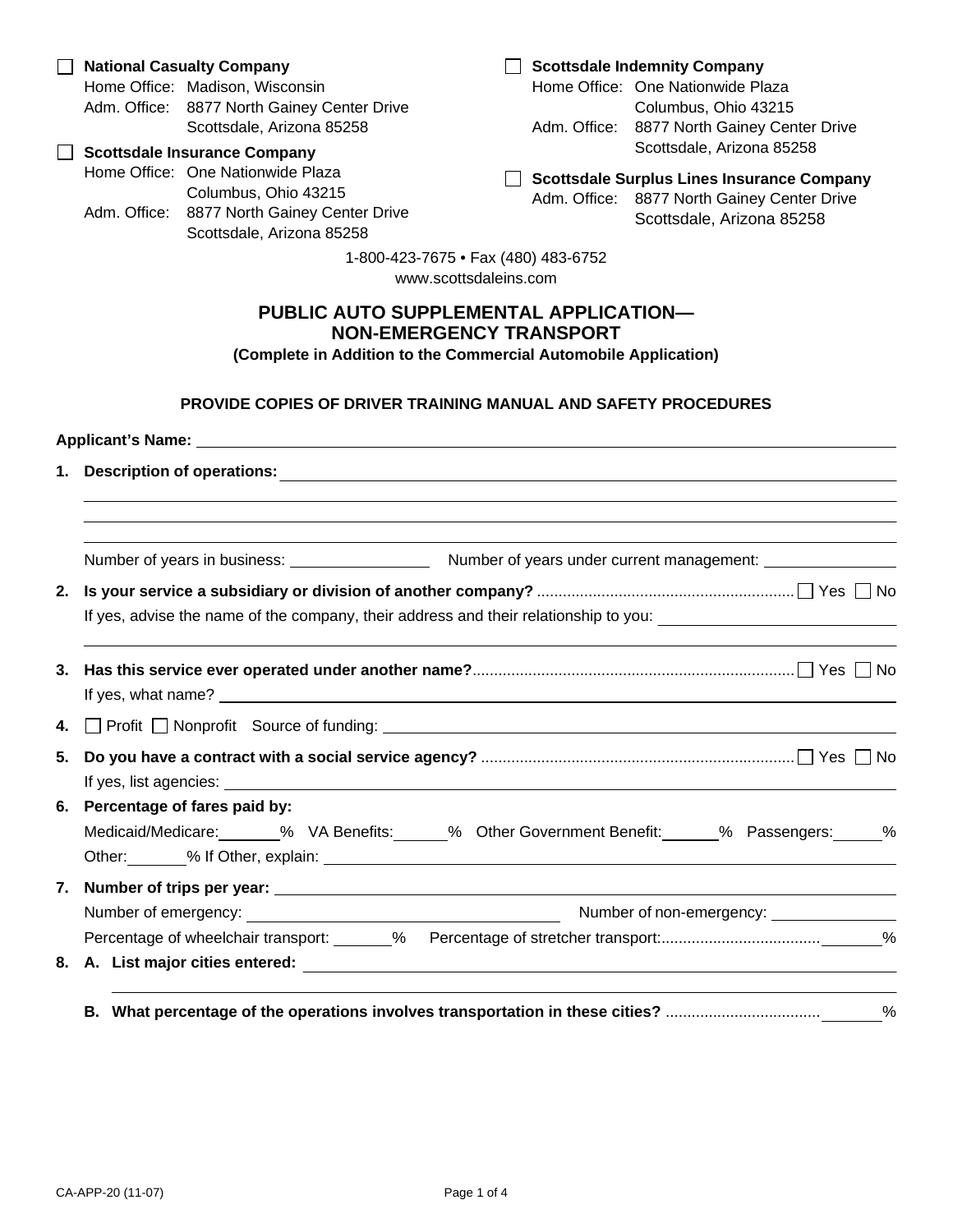|                                                                                                                    | If yes, indicate percentage of all applicable and advise of any other destination: |            |                          |                                                                                                                                                                                                                                |                   | Shopping Districts ______% Workplaces ______% Senior Centers _______% Schools _______%                            |  |  |  |
|--------------------------------------------------------------------------------------------------------------------|------------------------------------------------------------------------------------|------------|--------------------------|--------------------------------------------------------------------------------------------------------------------------------------------------------------------------------------------------------------------------------|-------------------|-------------------------------------------------------------------------------------------------------------------|--|--|--|
|                                                                                                                    |                                                                                    |            |                          |                                                                                                                                                                                                                                |                   | Daycare Centers ______% Psychiatric Centers ______% Heliport or Airport ______% Other ______%                     |  |  |  |
|                                                                                                                    |                                                                                    |            |                          |                                                                                                                                                                                                                                |                   |                                                                                                                   |  |  |  |
|                                                                                                                    |                                                                                    |            |                          |                                                                                                                                                                                                                                |                   | If yes, provide percentage of: curb to curb ________% door to door _______% door through door ________%           |  |  |  |
| 11.                                                                                                                |                                                                                    |            |                          |                                                                                                                                                                                                                                |                   | Who dispatches your calls? $\Box$ 911 $\Box$ Outside sources $\Box$ In-house by your own employees or volunteers  |  |  |  |
|                                                                                                                    |                                                                                    |            |                          |                                                                                                                                                                                                                                |                   |                                                                                                                   |  |  |  |
|                                                                                                                    |                                                                                    |            |                          |                                                                                                                                                                                                                                |                   |                                                                                                                   |  |  |  |
|                                                                                                                    |                                                                                    |            |                          | If yes, provide details: The Communication of the Communication of the Communication of the Communication of the Communication of the Communication of the Communication of the Communication of the Communication of the Comm |                   |                                                                                                                   |  |  |  |
| Indicate level of training and number of individuals who drive and/or provide client care (full-time, part-time or |                                                                                    |            |                          |                                                                                                                                                                                                                                |                   |                                                                                                                   |  |  |  |
| volunteer):                                                                                                        | <b>EMT BASIC</b>                                                                   |            |                          | <b>EMT ADVANCED EMT PARAMEDIC</b>                                                                                                                                                                                              | <b>OTHER</b>      | <b>NO CERTIFICATION</b>                                                                                           |  |  |  |
| <b>NUMBER OF</b><br><b>EMPLOYEES</b>                                                                               |                                                                                    |            |                          |                                                                                                                                                                                                                                |                   |                                                                                                                   |  |  |  |
| <b>NUMBER OF</b><br><b>VOLUNTEERS</b>                                                                              |                                                                                    |            |                          |                                                                                                                                                                                                                                |                   |                                                                                                                   |  |  |  |
|                                                                                                                    |                                                                                    |            |                          |                                                                                                                                                                                                                                |                   |                                                                                                                   |  |  |  |
| Identify the types of special driver training programs that your drivers receive:                                  |                                                                                    |            |                          |                                                                                                                                                                                                                                |                   |                                                                                                                   |  |  |  |
| General driver orientation                                                                                         |                                                                                    |            | $\Box$ Defensive driving |                                                                                                                                                                                                                                | Primary first aid |                                                                                                                   |  |  |  |
| Advanced first aid                                                                                                 |                                                                                    | $\Box$ CPR |                          |                                                                                                                                                                                                                                |                   | Passenger assistance training                                                                                     |  |  |  |
| Human relations skills                                                                                             |                                                                                    |            |                          | $\Box$ Non-medical emergency training                                                                                                                                                                                          |                   | Emergency vehicle evacuation                                                                                      |  |  |  |
|                                                                                                                    | $\Box$ Emergency vehicle operators course (EVOC)                                   |            |                          |                                                                                                                                                                                                                                |                   |                                                                                                                   |  |  |  |
| Do you:                                                                                                            |                                                                                    |            |                          |                                                                                                                                                                                                                                |                   |                                                                                                                   |  |  |  |
|                                                                                                                    |                                                                                    |            |                          |                                                                                                                                                                                                                                |                   |                                                                                                                   |  |  |  |
|                                                                                                                    |                                                                                    |            |                          |                                                                                                                                                                                                                                |                   |                                                                                                                   |  |  |  |
| Number of units equipped with lights and sirens? _____________                                                     |                                                                                    |            |                          |                                                                                                                                                                                                                                |                   |                                                                                                                   |  |  |  |
|                                                                                                                    |                                                                                    |            |                          | How many vehicles are equipped with the following wheelchair tie-down mechanism?                                                                                                                                               |                   |                                                                                                                   |  |  |  |
|                                                                                                                    |                                                                                    |            |                          |                                                                                                                                                                                                                                |                   |                                                                                                                   |  |  |  |
|                                                                                                                    |                                                                                    |            |                          |                                                                                                                                                                                                                                |                   |                                                                                                                   |  |  |  |
| ,我们也不会有什么。""我们的人,我们也不会有什么?""我们的人,我们也不会有什么?""我们的人,我们也不会有什么?""我们的人,我们也不会有什么?""我们的人                                   |                                                                                    |            |                          |                                                                                                                                                                                                                                |                   |                                                                                                                   |  |  |  |
|                                                                                                                    |                                                                                    |            |                          | ,我们也不会有什么。""我们的人,我们也不会有什么?""我们的人,我们也不会有什么?""我们的人,我们也不会有什么?""我们的人,我们也不会有什么?""我们的人                                                                                                                                               |                   | ,我们也不会有什么。""我们的人,我们也不会有什么?""我们的人,我们也不会有什么?""我们的人,我们也不会有什么?""我们的人,我们也不会有什么?""我们的人                                  |  |  |  |
|                                                                                                                    |                                                                                    |            |                          |                                                                                                                                                                                                                                |                   |                                                                                                                   |  |  |  |
| 19.                                                                                                                |                                                                                    |            |                          |                                                                                                                                                                                                                                |                   | Are any vehicles not equipped with both lap belts and shoulder harnesses for the passengers? $\Box$ Yes $\Box$ No |  |  |  |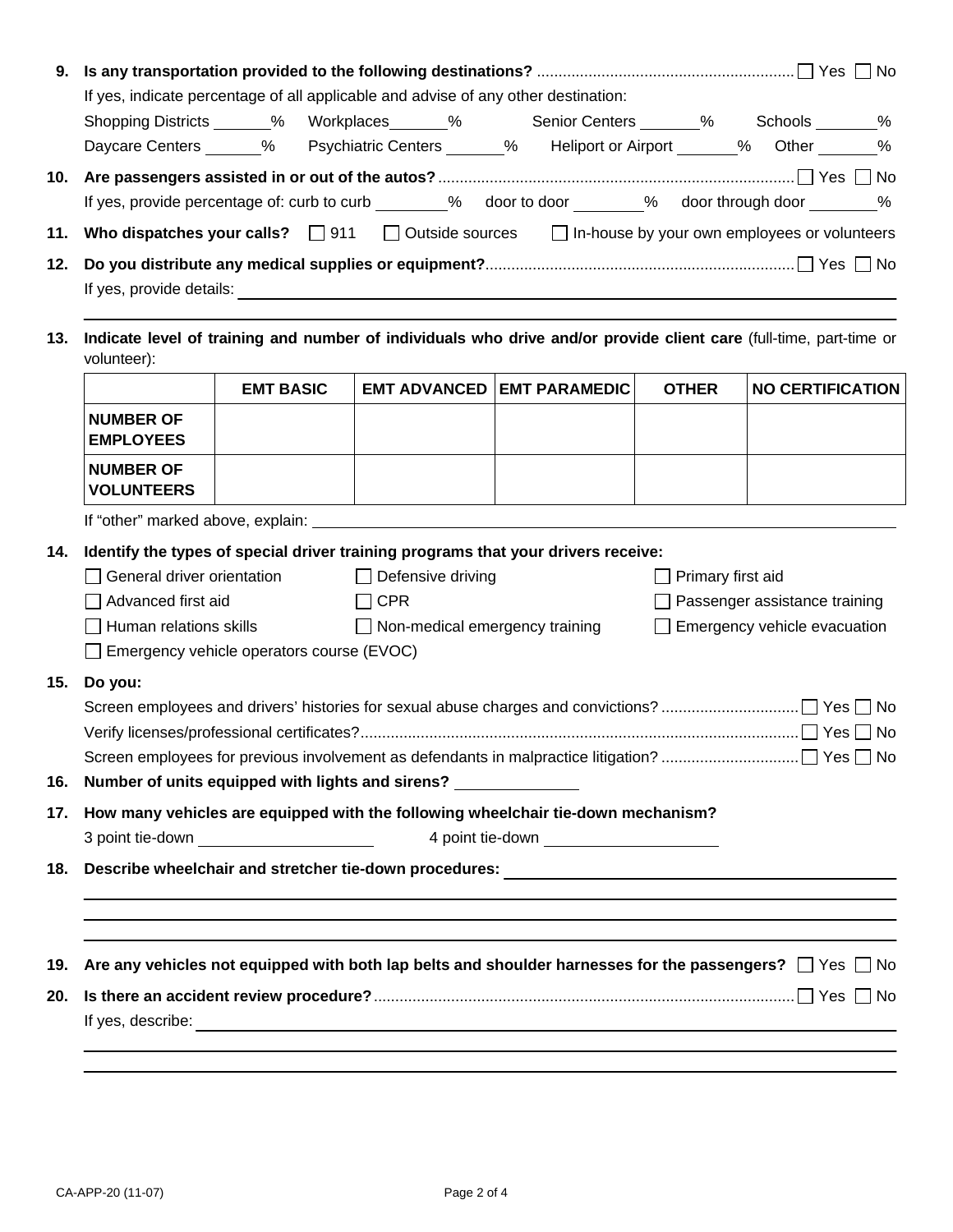| <b>Policy</b><br><b>Number</b>                                                                                                                                                                                                                                                                                                                                                   | <b>Carrier</b> |                | <b>Limits</b> | <b>Term</b>   | Is Loading &<br><b>Unloading Included</b> |  |  |
|----------------------------------------------------------------------------------------------------------------------------------------------------------------------------------------------------------------------------------------------------------------------------------------------------------------------------------------------------------------------------------|----------------|----------------|---------------|---------------|-------------------------------------------|--|--|
|                                                                                                                                                                                                                                                                                                                                                                                  |                |                |               |               |                                           |  |  |
| <b>Policy Number</b>                                                                                                                                                                                                                                                                                                                                                             |                | <b>Carrier</b> |               | <b>Limits</b> | <b>Term</b>                               |  |  |
|                                                                                                                                                                                                                                                                                                                                                                                  |                |                |               |               |                                           |  |  |
| If no, explain:<br><u> 1989 - Johann Stoff, deutscher Stoff, der Stoff, der Stoff, der Stoff, der Stoff, der Stoff, der Stoff, der S</u><br>Give details: <u>example and the contract of the contract of the contract of the contract of the contract of the contract of the contract of the contract of the contract of the contract of the contract of the contract of the</u> |                |                |               |               |                                           |  |  |
|                                                                                                                                                                                                                                                                                                                                                                                  |                |                |               |               |                                           |  |  |
|                                                                                                                                                                                                                                                                                                                                                                                  |                |                |               |               |                                           |  |  |
|                                                                                                                                                                                                                                                                                                                                                                                  |                |                |               |               |                                           |  |  |
|                                                                                                                                                                                                                                                                                                                                                                                  |                |                |               |               |                                           |  |  |
|                                                                                                                                                                                                                                                                                                                                                                                  |                |                |               |               |                                           |  |  |
|                                                                                                                                                                                                                                                                                                                                                                                  |                |                |               |               |                                           |  |  |